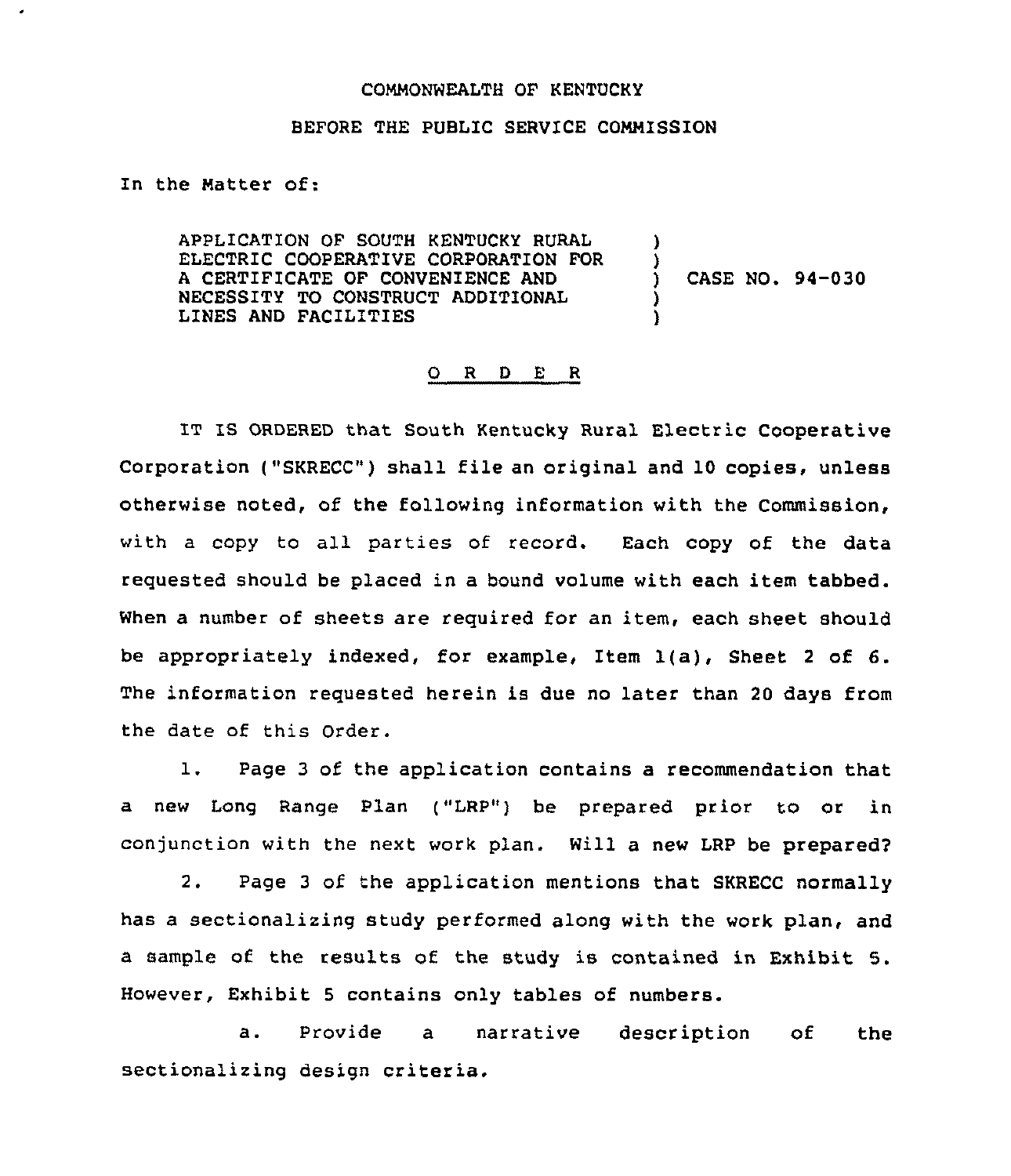b, Explain what each column represents.

×

c. Clarify which items are existing and which are proposed.

3. Page <sup>5</sup> of the application contains the system design criteria. Item 12 indicates that all new primary construction will be overhead except where underground is reguired to comply with governmental or environmental regulations, local restrictions, or favorable economics.

a. Were economic comparisons made between overhead and underground, as indicated by the criteria? If so, provide. If not, explain.

b. Provide a breakdown of underground costs into the following cost components:

 $(1)$  Material cost  $-$  Should reflect only invoice cost, explain if other costs are included.

(2) Direct labor costs - Should reflect only direct wages, explain if other costs are included.

(3) Labor overhead costs - Taxes, medical premiums, pensions, holidays, etc.

 $(4)$  Other administrative overhead costs - Provide detail on what costs are included.

4. Page 8 of the application contains distribution line and eguipment cost. Provide a breakdown of these costs into the same cost components as underground.

5. Refer to page 14 of the application, which is a copy of REA Form 300, Review Rating Summary.

$$
-2 -
$$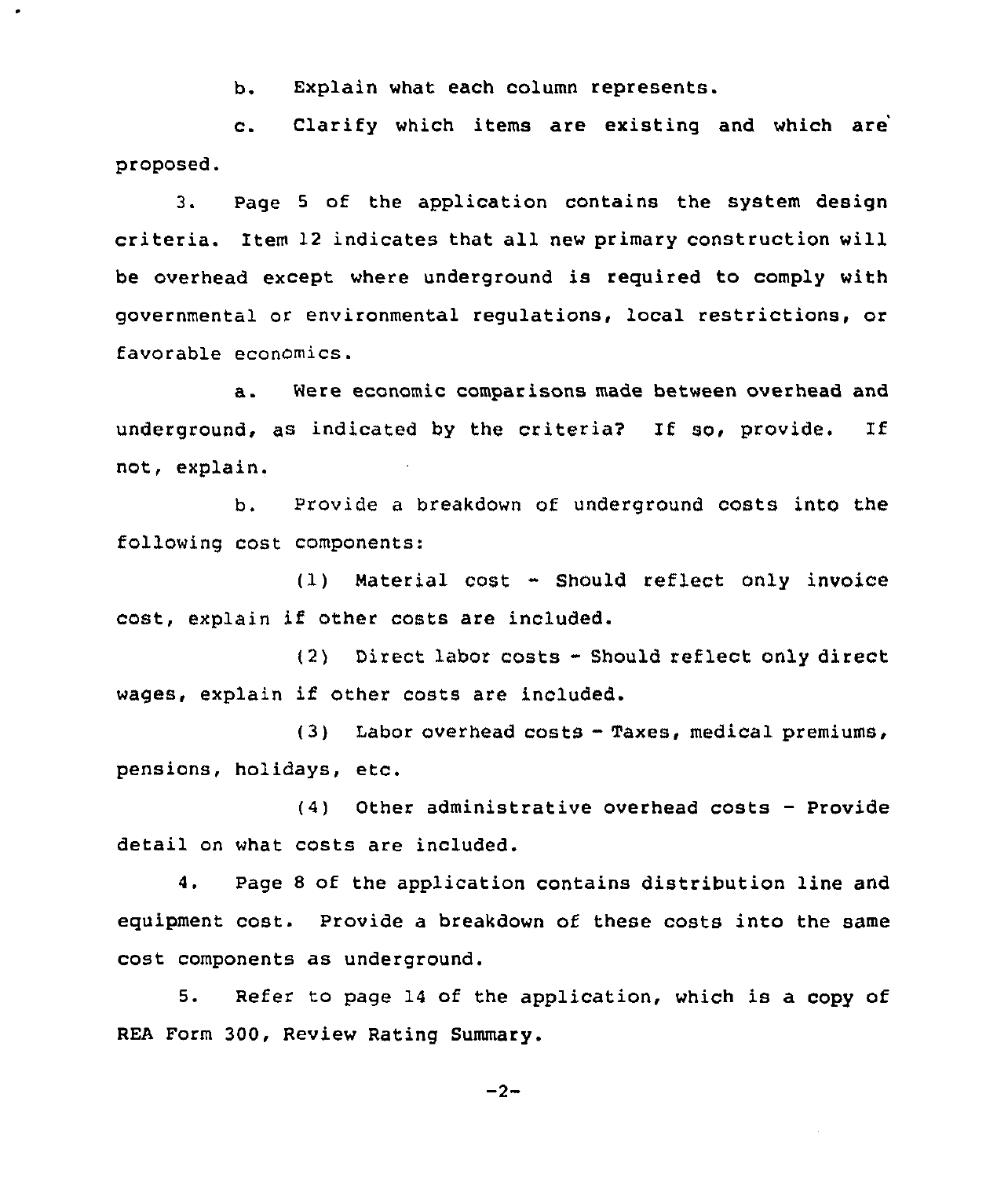a. The bottom of the form indicates that this is page 1 of <sup>2</sup> pages; however, no page <sup>2</sup> was provided. Provide page 2.

b. Usually, this form is completed by company management and later evaluated by an REA field engineer. Indicate whether or not the ratings have received an REA evaluation.

c. Several items received <sup>a</sup> rating of "2," which reflects "No action required, but might be improved." For the following items, explain whether or not improvements are being considered:

(1) Item II3b — Compliance with Safety Codes, Attachments.

(2) Item II3c — Observed Physical Condition from Field Checking, Right of Way (also listed as a Work Backlog).

(3) Item II6c - Distribution Line Equipment: Conditions and Records, Distribution Transformers.

(4) Item III7b - Work Backlogs: Retirement of Idle Services.

6. Refer to page 15 of the application, entitled "Field Readings vs. Calculated Values."

a, Explain what each column represents and identify which columns are field readings and which are calculated.

b. If not clarified above, explain why KVA is less than kw.

 $7.$ Provide the most recent twelve-month data on:

a. right-of-way clearing costs.

Ь. the number of route miles cleared.

 $-3-$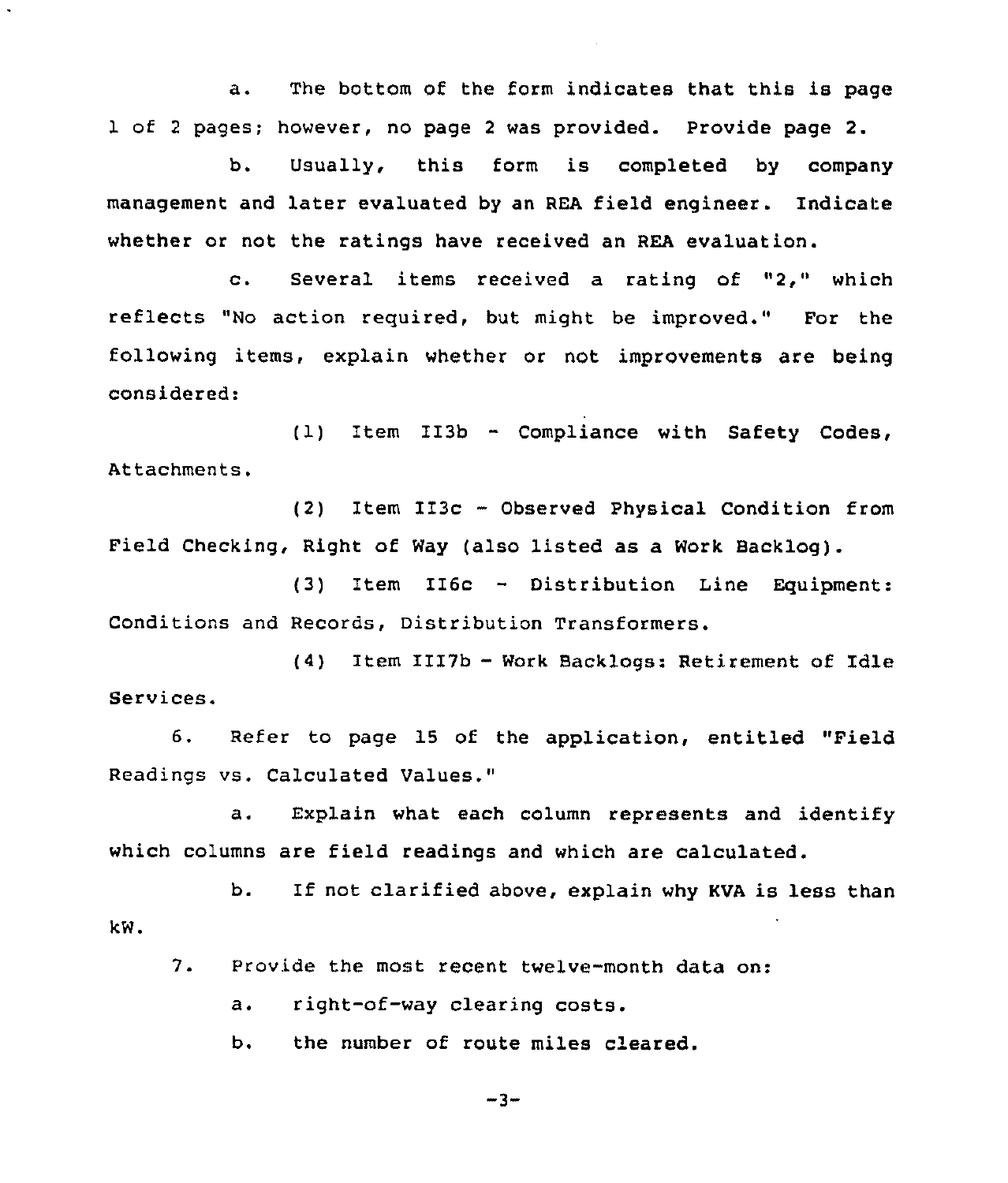c. the total number of route miles in SKRECC's system. 8. Page 18 shows substation and circuit load data. This page shows a comparison of actual substation kW to calculated kW. Were meters placed further out in the distribution system to confirm the accuracy of calculated kW in those areas2

a. If so, provide the meter recordings and show how these readings were extrapolated to the peaks shown in either one of the Distribution Circuit Analyses provided in Exhibit 2.

b. If not, explain why these measurements are not necessary.

9. Page <sup>27</sup> of the application provides information on ordinary replacements of conductors and poles. It is noted that the estimate for conductor replacements is based upon a cursory study of the amount of conductor in poor repair.

a. Provide details on the study that was performed.

b. Is a more detailed study planned? Explain.

c. The design criteria on page <sup>5</sup> describes the criteria for conductor replacements. One of these criteria is based upon the number of splices per phase per span in one mile increments. How is this being monitored?

10. Refer to Exhibit 2.

a. For both the distribution analysis and system parameters, explain what each column represents. For example, in the column headed "Miles," is this the cumulative distance to the substation from the beginning or end of the line section?

$$
-4-
$$